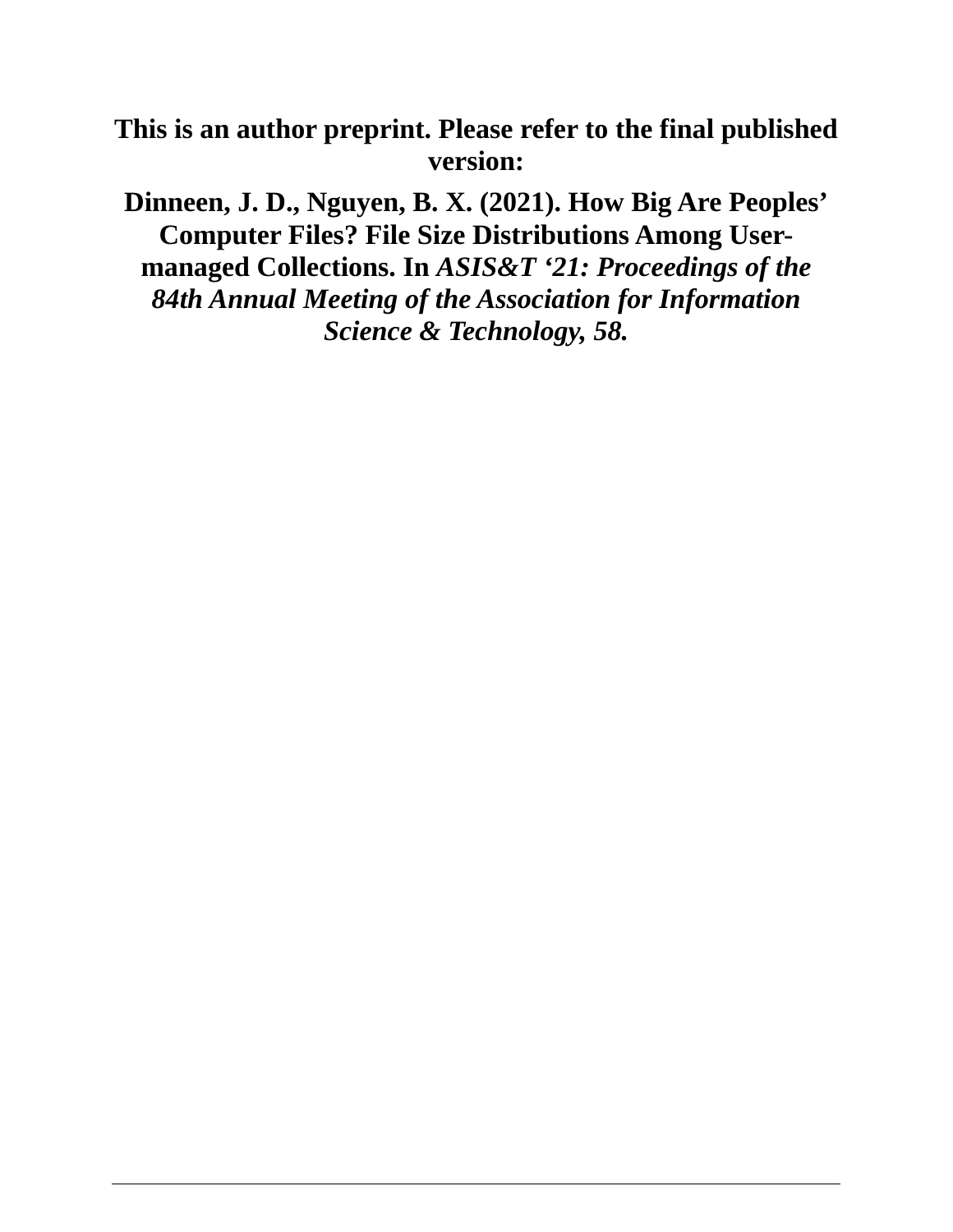# **How Big Are Peoples' Computer Files? File Size Distributions Among User-managed Collections**

**Jesse David Dinneen** Humboldt-Universität zu Berlin, Germany jesse.dinneen@hu-berlin.de

**Ba Xuan Nguyen** Posts and Telecommunications Institute of Technology, Vietnam nguyenxuanba@ptithcm.edu.vn

#### **ABSTRACT**

Improving file management interfaces and optimising system performance requires current data about users' digital collections and particularly about the *file size distributions* of such collections. However, prior works have examined only the sizes of *system* files and users' *work* files in varied contexts, and there has been no such study since 2013; it therefore remains unclear how *today's* file sizes are distributed, particularly *personal* files, and further if distributions differ among the major operating systems or common occupations. Here we examine such differences among 49 million files in 348 user collections. We find that the average file size has grown more than ten-fold since the mid-2000s, though most files are still under 8 MB, and that there are demographic and technological influences in the size distributions. We discuss the implications for user interfaces, system optimisation, and PIM research.

#### **KEYWORDS**

personal information management; file management; file systems; human-computer interaction

#### **INTRODUCTION**

An ongoing concern in personal information management (PIM) research is people's digital file collections, especially how and why people manage them, what the resulting collections are like, and how therefore to best support people with improved interfaces and services (Jones *et al.*, 2017). For example, studies of people's file collections have looked at their size, how the folders are organised, and the importance people attribute to them (Bergman *et al.,* 2010; Cushing, 2013; Dinneen *et al.*, 2019). Even the *sizes* of people's files are interesting, as they tell us about the nature of the items users manage and retrieve everyday, including how those items occupy storage space and grow over time and what simulated collections (used in testing new management tools) should look like if they are to be ecologically valid (Chernov *et al.*, 2008; Dinneen & Julien, 2020). More particularly, understanding collections' *composition* in terms of different file sizes – also known as the *file size distribution* (FSD) *–* can be used to improve the features and performance of file managers, desktop search algorithms, file recommender systems, file backup software, etc. We provide more detailed examples and concrete suggestions when discussing our results.

For the use of FSD data to be effective in such cases, the data must reflect the kinds of files the software will be used with, namely, *files in users' collections*. However, the vast majority of studies of FSD, conducted with the goal of optimising system performance (e.g., by choosing a block size according to the most frequent file sizes), have typically examined files that are atypical for most users, like system and server files, simulated network files, or files in high-performance computing environments (Downey, 2001; Evans & Kuenning, 2002; Gribble *et al.*, 1998; Harter *et al.*, 2011; Mitzenmacher, 2004; Ousterhout *et al.,* 1985; Roselli *et al.,* 2000; Satyanarayanan, 1981; Smith & Seltzer*,* 1981; Vogels, 1999; Welch & Noer, 2013). Very few studies have examined the FSD among *users' files*, and among those, all examine only users' *work* collections (which can contain different contents than collections used for personal matters; Dinneen & Julien, 2019). Further, past works' population samples vary greatly, precluding a comparison of results from different kinds of collections (e.g., Microsoft employees, 40 mechanical engineers, a university's computer science department, and five university admins; Agrawal *et al.*, 2007; Hicks *et al.*, 2008; Tanenbaum *et al.*, 2006; Skondric *et al.*, 2020), and none have compared FSDs across today's popular operating systems (which can influence collections' structural properties; Dinneen & Frissen, 2020).

Although data on users' FSDs could help improve everyday tools for retrieving and organising personal information, to our knowledge no general study of users' FSDs has been conducted since 2007, no prior study has examined FSDs among personal collections, and none have compared distributions across Windows, Mac, and Linux.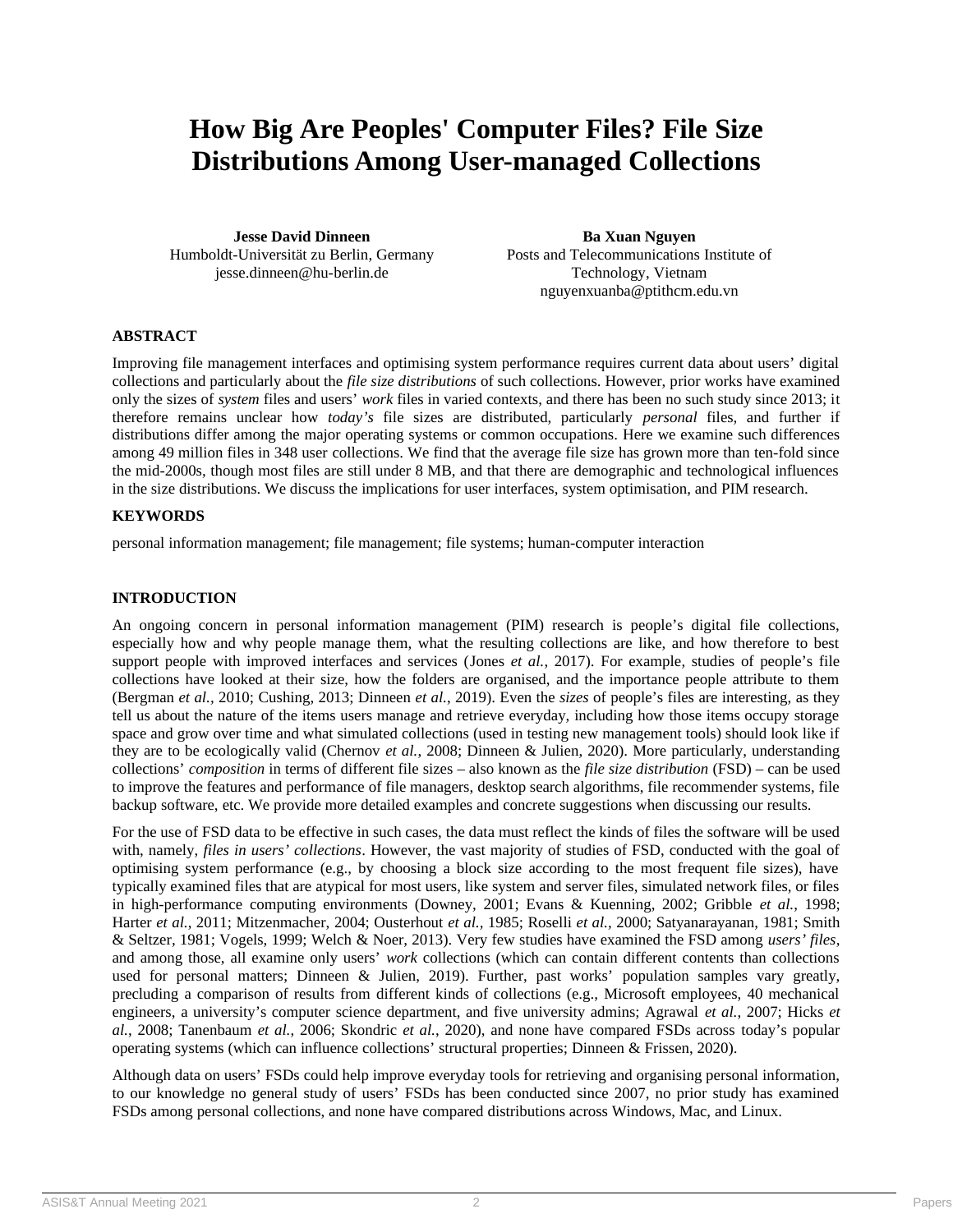### **METHODOLOGY**

To address the above gaps in knowledge we pose the following research questions:

RQ1. What are the differences in FSDs among today's popular desktop operating systems?

RQ2. What are the FSDs like today in collections used for different purposes, and how do they differ?

RQ3. How much growth in file sizes has taken place since the last major study of FSDs?

*Data Collection and Sample -* 348 remote and anonymous participants downloaded and ran on their desktops and laptops open-source software (Dinneen *et al.* 2016) that collected data about files they indicated they manage. File sizes were measured in bytes using python's  $os.stat() .st_size;$  the collected data are thus comparable to those collected by scanning files or monitoring system traces and disk access (Agrawal *et al.*, 2007; Baker, 1991; Gonçalvez & Jorge, 2003; Roselli, 2000; Vogels, 1999). Care was taken to exclude files not managed by the participant: hidden files and common folders containing operating system files were explicitly ignored. A summary of the sample is in Table 1, and further details are provided in prior work (Dinneen, Julien & Frissen, 2019, p. 4).

| <b>Size</b>                          | Age                                  | Gender                                                 | <b>Operating system</b>                                                                      | <b>Collection use</b>                                                                               |
|--------------------------------------|--------------------------------------|--------------------------------------------------------|----------------------------------------------------------------------------------------------|-----------------------------------------------------------------------------------------------------|
| 348 participants<br>49 million files | Range: 14-64<br>Mean: 30<br>SD: 9.96 | Male: 218 (63%)<br>Female: 123 (35%)<br>Other: $7(2%)$ | Mac OS $(10.7 – 11)$ : 169 $(48%)$<br>Windows $(XP - 10)$ : 135 (39%)<br>GNU/Linux: 44 (13%) | Work: 166 (48%)<br>Knowl. work: 93<br>Other: 48<br>IT: 25<br>Study: 143 (41%)<br>Personal: 39 (11%) |

#### **Table 1. Summary of sample**

*Data Analysis -* Collections were divided according to each analysis conducted: first into the popular operating systems (OSes; Windows, Mac OS, and GNU/Linux), and second into the use of the collection (personal matters only, work, or study) according to participants' responses within the data collection interface. Work collections were further divided (using participants' stated occupations) into three groups common in PIM literature and used in past analyses of the same data (Dinneen & Julien, 2019): knowledge workers (e.g., manager, doctor, journalist), IT staff (e.g., programmer, systems administrator), and all others (e.g., tradespeople, retail, artist, unemployed). To facilitate comparison with prior works we generated arithmetic and log-normal averages (median and mean) for each group and visualised their file FSDs using cumulative distribution frequency plots (CDFs), which illustrate how much of a collection files of different sizes occupy (in terms of count, not disk space used). Because the data are extremely skewed, we assessed the statistical significance of differences between groups with the Mann-Whitney U test, a nonparametric equivalent to t-tests. Finally, while we did not aim to exclude outliers, a collection of 2.2 million files was almost entirely comprised of files sized 64 KB, and a collection of one million files was 50% comprised of 4 KB files. We excluded these collections from all analyses, as they dramatically altered the CDFs otherwise.

#### **RESULTS**

Below are highlighted results and implications. Comprehensive CDF plots, full data tables with discrete values for each distribution, and all analysis scripts can be accessed at [github.com/jddinneen/fm-results-tables.](https://github.com/jddinneen/fm-results-tables)

#### **FSD of all data and in each OS**

Table 2 summarises the FSDs of the complete data set and those the collections in each OS. Relatively small files are very common in each OS: files below ~5 KB account for 50% of Mac and Linux collections, and files below 8.5 KB account for 50% of files in Windows. However, the CDFs of each OS differ significantly (*p*<0.001) across all measures. Notably, the Mac distribution has more small files than Windows's, while Linux is so skewed (e.g., SD 145 MB, three times that of Windows) that its CDF resembles Mac's below 5 KB (i.e., such files are 50% of both CDFs) despite having more files above 64 KB than Windows.

#### **FSDs of different collection types**

As seen in Figure 1, files larger than 32 MB are relatively rare in collections of all use types, but the FSDs are otherwise significantly different (all pairs *p*<0.001). Personal collections have more large files and are more skewed than work-only collections (log-normal average 15 KB to 1.9 MB), except for 'other' work collections, with which they are largely similar. Among work collections, IT collections are the most different, being the most composed of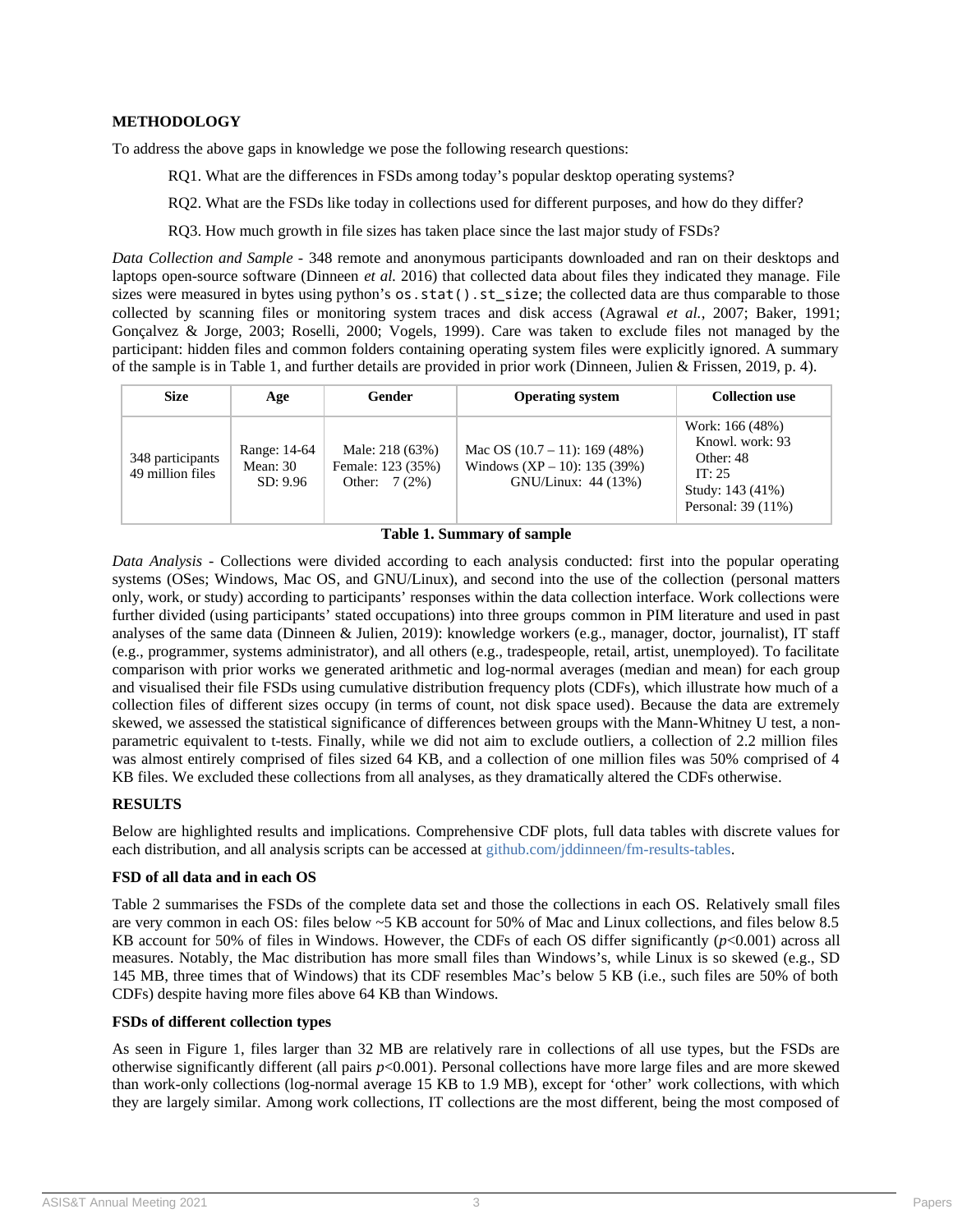| Data set / OS  | Log-normal median & mean | Arithmetic mean | 50% occupied by<br>$(<$ mean) |
|----------------|--------------------------|-----------------|-------------------------------|
| whole data set | 9.0 KB, 730 KB           | 1.5 MB          | $< 5.4$ KB                    |
| Mac OS         | 8.0 KB, 533 KB           | 1.4 MB          | $<$ 4.9 KB                    |
| Windows        | 11.5 KB, 1.0 MB          | 1.7 MB          | $< 8.3 \, \text{KB}$          |
| GNU/Linux      | 10.8 KB, 1.7 MB          | 2.2 MB          | $<$ 4.8 KB                    |

small files (log-normal average 3.6 KB to 126 KB). Finally, study collections are between IT and knowledge work collections in most regards.

**Table 2. Summary of FSDs of the total data set and within each OS**



**Figure 1. CDFs of file sizes in collections used for different purposes**

# **DISCUSSION**

RQ1. *FSDs differ slightly but significantly between today's operating systems.* That larger differences were not seen is perhaps surprising given the influence of the OS on many other properties of the file collection (Dinneen & Frissen, 2020). While the small differences likely do not warrant notable changes in the features of file manager interfaces, they are nonetheless important for the performance of hard drive firmware, media players, and file transfer operations. In particular, performance might be improved for users in all three OSes (and cross-platform scenarios) by increasing the file system block size to reflect the discrete values observed – Windows in particular may benefit from a block size of 8 KB. As the frequency of mobile FM increases (Bergman & Yanai, 2018), it may also be beneficial to examine FSDs across mobile contexts and operating systems (i.e., Android and iOS devices).

RQ2. *FSDs differ between collection uses: personal collections contain more large files than most work collections, and IT collections contain more small files.* These differences are consistent with a recent study of the *types* of files seen in the same data (Dinneen & Julien, 2019): personal collections and 'other' work collections contain fewer documents but more (large) media than other collections, and IT collections contain (small) plain text files for system administration and software development. The similarity of study collections to both IT and knowledge work collections may reflect that studying today resembles knowledge work but also commonly entails IT or programming tasks. Regardless of the cause, we suggest designers of file managers utilise this information, for example by prioritising files in the ranges given above when performing desktop search (i.e., use the file metadata to rank the results) or recommending files to users (e.g., favour files in the typical range for that occupational setting or for that user); whereas the largest files likely stand out in users' memory and are thus easier to find through folder navigation, results that place small files (<1 MB) *higher* would increase the chances that the user sees the file they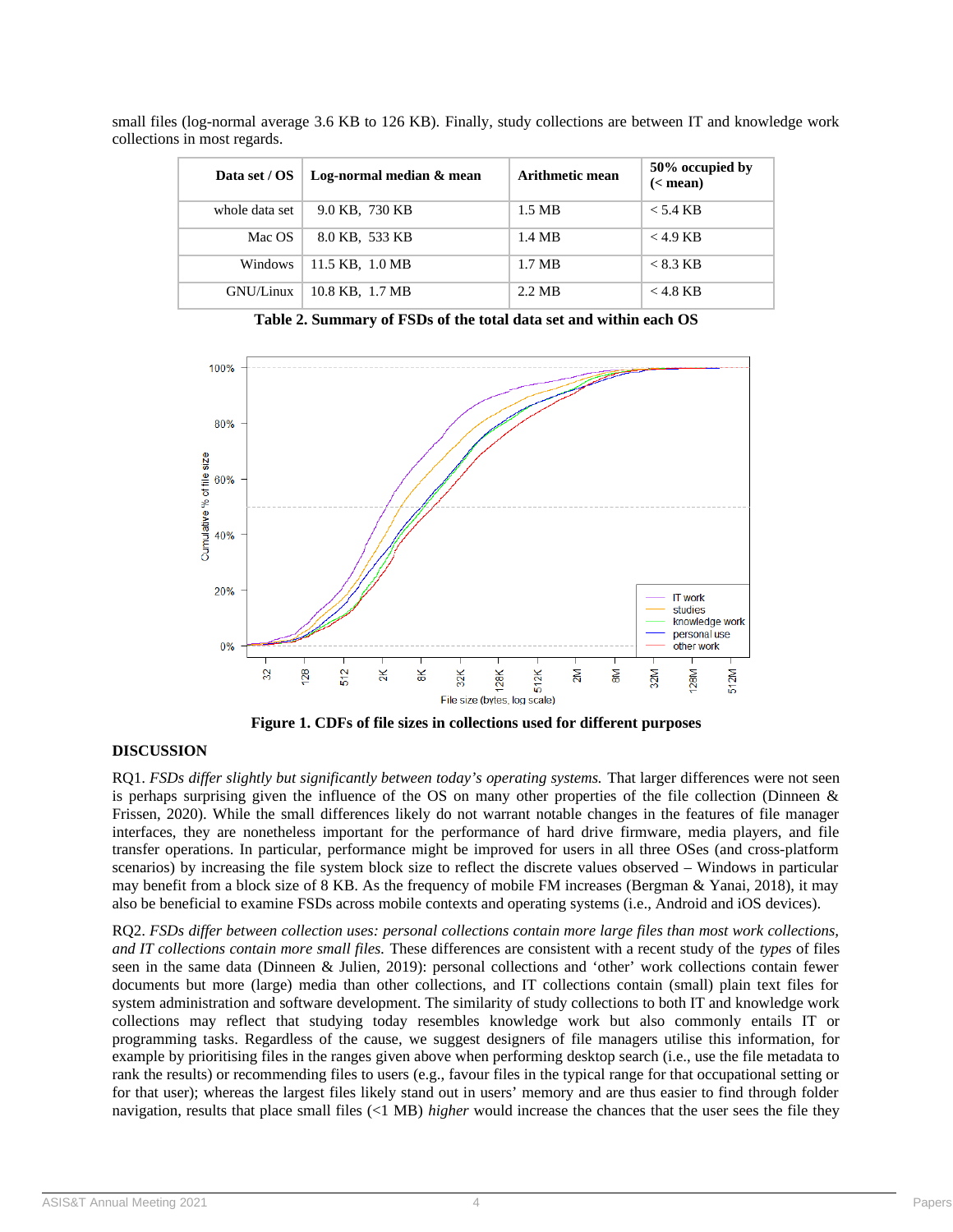want since, *ceteris paribus*, the user likely wants a file in that size range. We also suggest future studies further explore the connection between FSDs and file *type* distributions, perhaps *especially* as the merging of personal and work collections presumably increased when people were working from home during the COVID-19 pandemic. It may be useful, for example, to suggest retrieving or deleting files that are exceptionally small or large *for their type*.

RQ3. *File sizes have grown more than ten-fold since the mid-2000s, but most files are still under 8 MB in size.* When comparing our knowledge workers' FSD with those of past results, seen in Figure 2, there appears to be an increase in the presence of larger files from the mid-2000s (Agrawal *et al.*, 2007; Tanenbaum *et al.*, 2006) to today, but without many more *very large* files: whereas such collections were previously mostly (>90%) composed of files smaller than 32 KB, that value today has grown to 1 MB, and files larger than that are still under 8 MB (<95%). These findings are consistent with the only other recent study (Skondric *et al.*, 2020), of five university administrators' collections, except that study found *very few* files are under 8 KB in size (approx. <5%, rather than approx. < 50%). It is unclear if this difference is attributable to particular job roles (i.e., uni admins in particular) or simply that particular sample. Regardless, the overall growth we have identified may be attributable to increasing storage capacity generally and new and richer media formats more specifically, which increase in resolution/fidelity (and therefore size) over time. Further growth may also be obscured by older files created under the constraints of prior OSes and software (i.e., smaller block sizes and maximum file sizes), but the strength of such effect is unclear. Either way, we recommend that developers – of operating systems and file management tools – update their designs to account for today's FSDs, and that future works investigate the effect of past file size constraints (e.g., using historical OS data with file creation time metadata).



**Figure 2. CDFs of file sizes in knowledge workers' collections from studies past and present**

## **CONCLUSION**

In this manuscript we have provided updated data on file size distributions including, for the first time, data about users' personal collections. We have also identified differences among collections types and between operating systems, and traced the changes in knowledge workers' files over time. Finally, we have made suggestions for how our findings could be used to optimise system performance and, importantly, to improve everyday tools for retrieving and organising personal information in people's digital collections. Promising directions for future work, in addition to those discussed above, therefore include designing and testing such improvements, the former of which should be easier with this information about what that test collections should look like if they are to be ecologically valid.

## **ACKNOWLEDGEMENTS**

The authors are grateful to the participants for their time and the three anonymous reviewers for their feedback.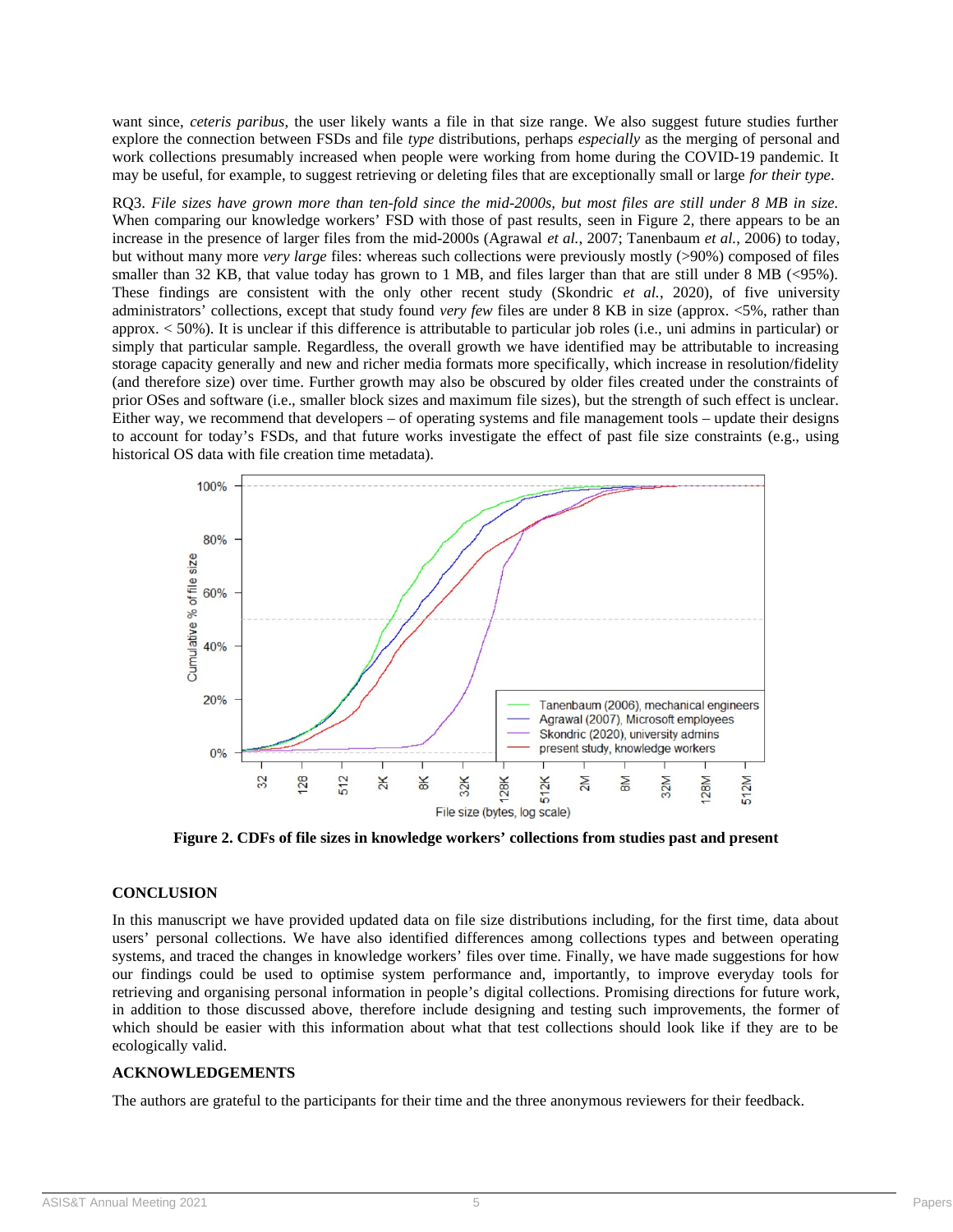#### **REFERENCES**

- Agrawal, N., Bolosky, W. J., Douceur, J. R., & Lorch, J. R. (2007). A five-year study of file-system metadata. *ACM Transactions on Storage (TOS), 3*(3), 9-41.
- Baker, M. G., Hartman, J. H., Kupfer, M. D., Shirriff, K. W., & Ousterhout, J. K. (1991, September). Measurements of a distributed file system. In *Proceedings of the Thirteenth ACM Symposium on Operating Systems Principles* (pp. 198-212).
- Bergman, O., Whittaker, S., Sanderson, M., Nachmias, R., & Ramamoorthy, A. (2010). The effect of folder structure on personal file navigation. *Journal of the American Society for Information Science and Technology, 61*(12), 2426–2441.
- Bergman, O., & Yanai, N. (2018). Personal information retrieval: smartphones vs. computers, emails vs. files. *Personal and Ubiquitous Computing, 22*(4), 621-632.
- Chernov, S., Demartini, G., Herder, E., Kopycki, M., & Nejdl, W. (2008). Evaluating personal information management using an activity logs enriched desktop dataset. In *Proceedings of 3rd Personal Information Management Workshop* (PIM 2008), Florence, Italy (Vol. 155).
- Cushing, A. L. (2013). "It's stuff that speaks to me": Exploring the characteristics of digital possessions. *Journal of the American Society for Information Science and Technology, 64*(8), 1723–1734.
- Dinneen, J. D., & Frissen, I. (2020). Mac Users Do It Differently: the Role of Operating System and Individual Differences in File Management. In *Extended Abstracts of the 2020 CHI Conference on Human Factors in Computing Systems* (pp. 1-8).
- Dinneen, J. D., Frissen, I., Odoni, F., & Julien, C.-A. (2016). Cardinal: novel software for studying file management behavior. *Proceedings of the Association for Information Science and Technology, 53*(1), 1-10.
- Dinneen, J. D., & Julien, C.-A. (2019). What's in people's digital file collections?. *Proceedings of the Association for Information Science and Technology, 56*(1), 68-77.
- Dinneen, J. D., & Julien, C.-A. (2020). The ubiquitous digital file: A review of file management research. *Journal of the Association for Information Science and Technology, 71*(1), E1-E32.
- Dinneen, J. D., Julien, C.-A., & Frissen, I. (2019). The scale and structure of personal file collections. In *Proceedings of the 2019 CHI Conference on Human Factors in Computing Systems, paper 327 (pp. 1-12).*
- Downey, A. B. (2001). The structural cause of file size distributions. In *MASCOTS 2001, Proceedings of the Ninth International Symposium on Modeling, Analysis and Simulation of Computer and Telecommunication Systems* (pp. 361-370). IEEE.
- Evans, K. M., & Kuenning, G. H. (2002). A study of irregularities in file-size distributions. In *Proceedings of the 2002 International Symposium on Performance Evaluation of Computer and Telecommunication Systems (SPECTS)*.
- Gonçalves, D. J., & Jorge, J. A. (2003). An empirical study of personal document spaces. In *International Workshop on Design, Specification, and Verification of Interactive Systems* (pp. 46-60). Springer, Berlin, Heidelberg.
- Gribble, S. D., Manku, G. S., Roselli, D., Brewer, E. A., Gibson, T. J., & Miller, E. L. (1998). Self-similarity in file systems. *ACM SIGMETRICS Performance Evaluation Review, 26*(1), 141-150.
- Harter, T., Dragga, C., Vaughn, M., Arpaci-Dusseau, A. C., & Arpaci-Dusseau, R. H. (2012). A file is not a file: Understanding the I/O behavior of Apple desktop applications. *ACM Transactions on Computer Systems (TOCS), 30*(3), 1-39.
- Hicks, B. J., Dong, A., Palmer, R., & Mcalpine, H. C. (2008). Organizing and managing personal electronic files: A mechanical engineer's perspective. *ACM Transactions on Information Systems (TOIS), 26*(4), 1-40.
- Jones, W., Dinneen, J.D., Capra, R., Diekema, A., & Pérez-Quiñones, M. (2017). Personal Information Management (PIM). In Levine-Clark, M., & McDonald, J. (Eds.), *Encyclopedia of Library and Information Science, Fourth Edition* (pp. 3584-3605). New York, NY: Taylor & Francis.